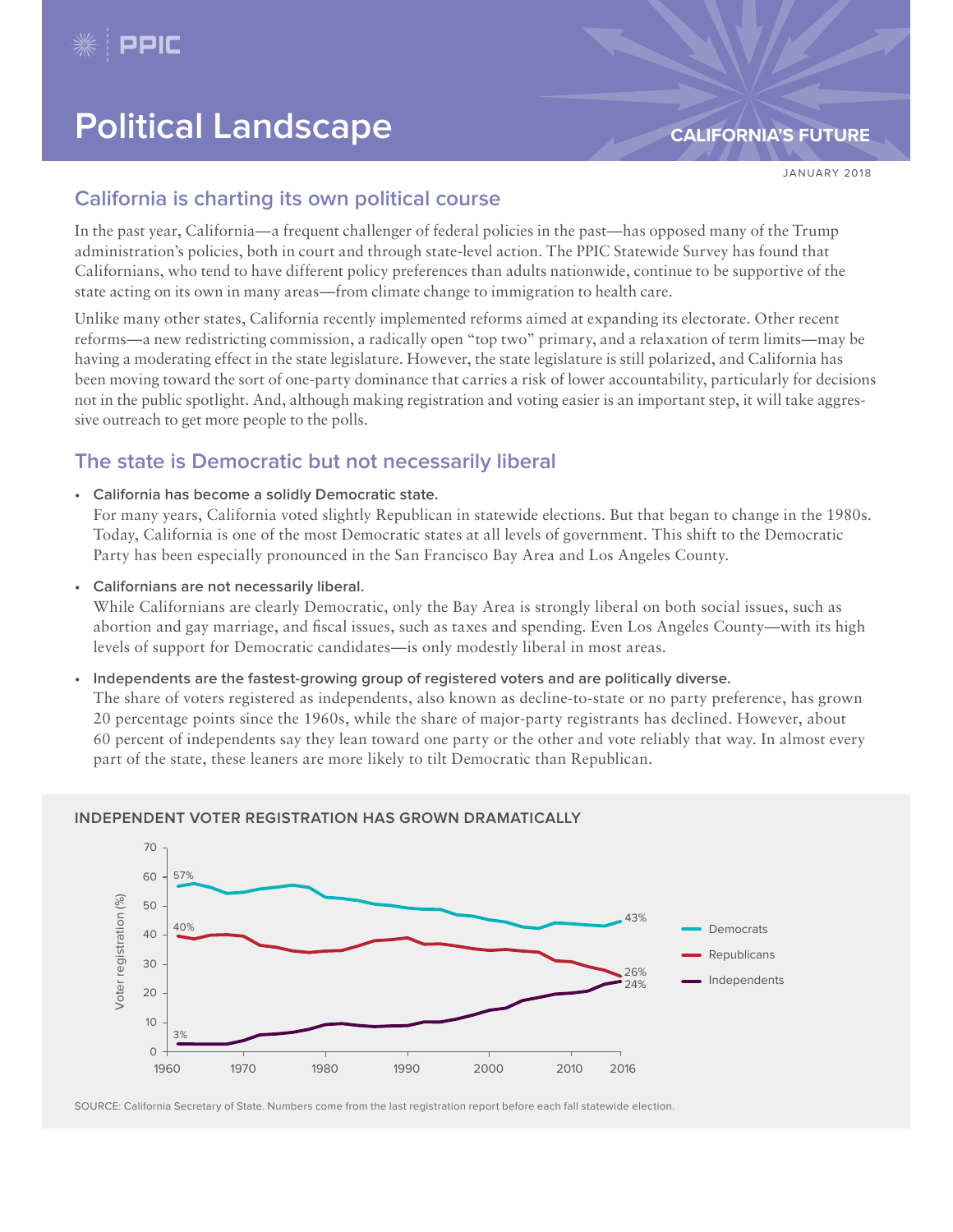#### **• Most Californians support state action on climate change, immigration, and health care.**

A solid majority of Californians (66% in July 2017) support policies to address global warming independent of the federal government; majorities have supported state action since 2005. Similarly, two in three Californians (65% in January 2017) favor independent state action to protect the legal rights of undocumented immigrants; a strong, bipartisan majority (78% in September 2017) also favor the federal DACA (Deferred Action for Childhood Arrivals) program. Two in three Californians (65%) favor a state single-payer health insurance program (May 2017). And, as Republicans in Congress were attempting to repeal the Affordable Care Act, favorable opinions of the 2010 reform reached record highs in California: 58 percent held generally favorable opinions in September 2017. By contrast, fewer than half of adults nationwide held favorable views (46% favorable, 44% unfavorable), according to a recent Kaiser Family Foundation poll.

## **California's electorate lags behind other states**

**• California's voter participation has fallen below the national average.** As recently as the 1990s, turnout among eligible voters in California was higher than the average for the rest of the country. Over the past 15 years, presidential election turnout in California has actually climbed slightly in absolute terms. But compared to other states, turnout in both presidential and gubernatorial races has dropped to the point

that it matches or falls below levels elsewhere.

**• California voters are more likely than nonvoters to be older, better educated, and white.** 

Compared with Californians who do not vote, California voters are older, more affluent, better educated, more likely to own homes and to have been born in the United States, and disproportionately white. They also tend to hold more conservative views on the size and scope of state government.

#### **• The below-average turnout stems mostly from lower voter registration …**

Over the past 25 years, registered voters in California have turned out at higher rates than in the rest of the country. But fewer Californians are registering to vote compared with other states. As a result, California's voter registration rate is below the national average. This is partly because registration is too big a hurdle for some. But it also reflects a lack of engagement among California's Latino and Asian American communities in particular. As these communities grow to be a larger share of the voting-eligible electorate, their lower registration rates pull down the overall registration levels in the state.

#### **• … but increasing voter registration will not single-handedly solve the turnout problem.**

California has been experimenting with a number of reforms to increase the registration rate, including a fully online registration process, an automated system that seeks to register by default anyone acquiring or updating a driver's license, and a conditional registration system that will allow residents to register and vote after the official registration deadline has passed. Research on these reforms in California and elsewhere suggests registration rates may increase substantially, but aggressive outreach will be required to get these new registrants to cast a ballot.



#### **CALIFORNIA'S VOTER TURNOUT IS DECLINING COMPARED WITH ALL OTHER STATES**

SOURCE: [United States Elections Project.](http://www.electproject.org/home/voter-turnout/voter-turnout-data)

NOTE: Trend line shows California's turnout rate relative to the rest of the country.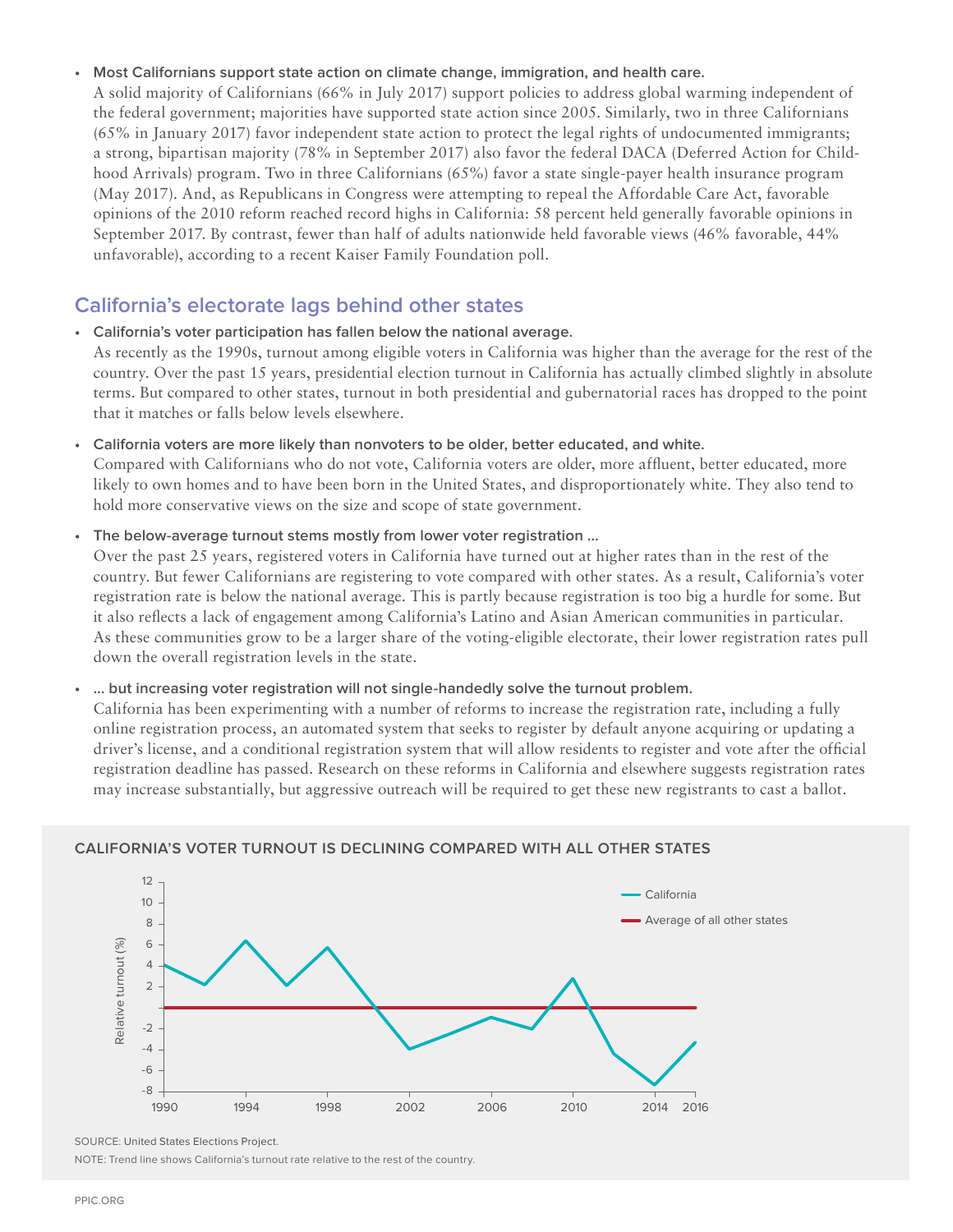# **California's legislature remains unusually polarized**

#### **• California has one of the most polarized legislatures in the country.**

The best evidence, from the Measuring American Legislatures project, suggests that the legislative parties are much further apart in California than in the US Congress or in most other states. The only state with a wider gap is Colorado, where legislative polarization has been increasing rapidly in recent years. California's polarization has often stymied efforts to pass key legislation—especially state budgets—when a higher threshold for passage required a bipartisan coalition.

#### **• The state recently implemented a flurry of reforms to address legislative dysfunction.**

In the past decade, California has adopted a number of reforms: an independent commission to draw legislative and congressional districts; a relaxation of legislative term limits; a lower vote threshold for budget passage; and an open primary system that allows any voter to cast a ballot for any candidate, regardless of party. In the wake of these changes, there are signs that the Democratic legislative caucus has become more moderate. The redistricting, term limit, and primary reforms appear to have contributed roughly equally to this change. The move to a simple majority for budget passage has ended the fiscal stalemates that had become a regular feature of California's legislative process, at the cost of what amounts to the exclusion of Republicans from the process.

#### **• Approval of the legislature has recovered.**

Public approval of the legislature hit new lows during the Great Recession, as state leaders fought over budget cuts. Since 2010, approval has climbed steadily and reached new highs. The improving economy probably accounts for most of this change. Approval of the legislature has long tended to move in sync with views on the economy, and the connection has been especially strong since Jerry Brown became governor in 2011.



### **APPROVAL OF LEGISLATURE STRONGLY TIED TO ECONOMY**

SOURCE: [PPIC Statewide Survey time trends.](http://www.ppic.org/main/publication.asp?i=1199)

NOTES: Question wording for "Expect good financial times next 12 months": "Turning to economic conditions in California, do you think that during the next 12 months we will have good times financially or bad times?" Question wording for "Approve of legislature": "Overall, do you approve or disapprove of the way that the California Legislature is handling its job?

# **Looking ahead**

California is growing more racially and ethnically diverse. The share of independent voters has risen tremendously and will probably continue to grow. California will probably continue to pursue its own goals in many policy areas, leading to more friction between the state and the federal government. At the same time, one-party dominance carries a risk of lower accountability, particularly for decisions made behind the scenes. Given these realities, the state should take steps to foster a robust and representative democracy.

**Make voting as simple—and voter outreach as aggressive—as possible.** It is notoriously difficult to increase turnout beyond the people who are already inclined to show up, but it still makes sense to make it as easy to vote as possible. California has now made the registration process the simplest of almost any state, placing renewed attention on getting